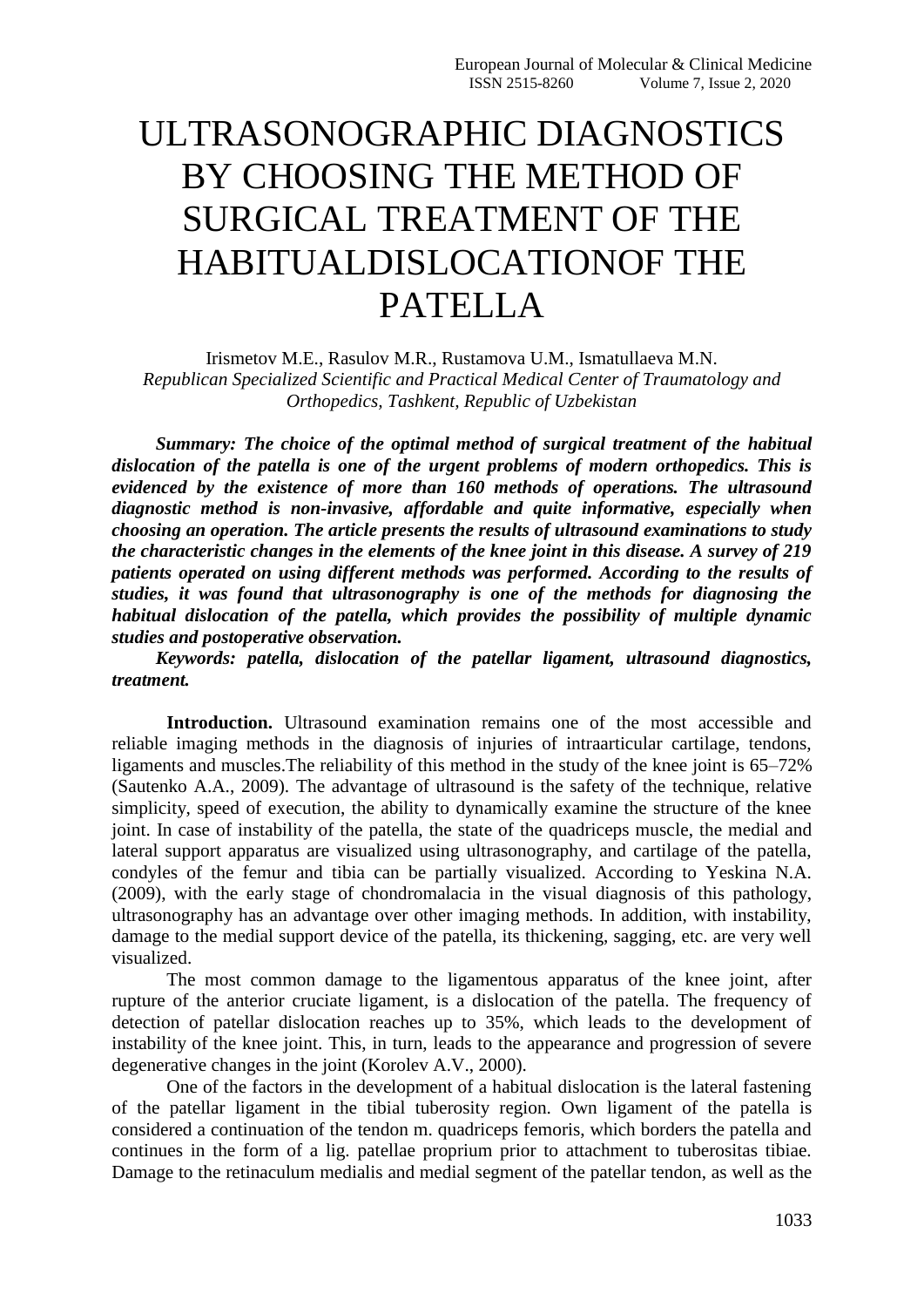degree of lateralization to the site of attachment of the patellar tendon with tibial tuberosity, can lead to repeated patellar dislocation. During the examination, we were interested in the features of the patellar ligament at the site of its distal attachment to tuberositas tibiae and lig.patella-femoralis medialis. The state of these ligaments in the habitual dislocation of the patella with the description of their ultrasonographic semiotics was studied.

Despite the notable successes achieved in the treatment of injuries of the knee joint, many unresolved issues remain in choosing a method of treatment and rehabilitation of the usual dislocation of the patella. The implementation of these tasks, including improving the anatomical and functional results of treating patients with habitual patellar dislocations by optimizing surgical methods depending on soft tissue damage to the medial surface of the patella and its own ligament, is one of the current trends in traumatology and orthopedics.

**The purpose** of the work is to use the ultrasonographic studies to determine the condition of the soft tissues of the knee joint to select the method of operation with the usual dislocation of the patella.

**Material and research methods.** From 2010 to the present, an ultrasonographic study of the knee joint in 219 operated patients with a habitual dislocation of the patella was performed at the Republican Specialized Scientific and Practical Medical Center for Traumatology and Orthopedics. During the examination, we used the MyLab 40 and MyLab X6 ultrasound equipment (Esaote, Italy) with multi-frequency sensors 7-12 and 6-12 MHz. Studies were performed in sagittal and transverse scans. In a sagittal sonographic examination, we easily determined our own ligament from the lower pole of the patella to the point of attachment to the tibial tuberosity. When using the program for panoramic study of the apparatus, the average ligament length reached 43 mm in the form of a linear hyper- and isoechoic structure. Sonographically, the ligament was identified as a linear isoechogenic structure with a transverse size in the range of 15-25 mm and anteroposterior size from 4 to 6 mm, with the presence of moderately hyperechoic contours. At the site of attachment to the tibial tuberosity, a slight expansion of the ligament size and a slight decrease in its echogenicity were noted. In a cross-sectional study, we visualized our own ligament in the form of point inclusions.

We also studied the sonographic semiotics of the lateral and medial support apparatus of the patella. Visualization of it turned out to be somewhat more complicated due to the high anisotropy of the ligaments - Lig. patella-femoralismedialis, m. vastusmedialis and retinaculum patella mediale et al. Lig. patella-femoralismedialis was visualized with fuzzy borders.

## **Results and its discussion.**

In conducting clinical and ultrasonographic studies, we noted the importance of soft tissue structures of the medial surface of the patella - Lig. patella-femoralis medialis, m. vastus medialis and retinaculum patella mediale, because damage to these structures plays a big role in choosing a treatment method. Prior to surgery, Lig damage was detected. patella-femoralis medialis - in 98 (44.7%) patients; damage m. vastus medialis - in 76 (34.7%) patients; damage or defect of retinaculum patella mediale - in 45 (20.6%) patients.

While maintaining the integrity of the medial patello-femoral ligament and isolated damage to the tendon stretch m. vastusmedialisobliquus an important diagnostic method was ultrasonography. Clinical tests of the inclination and lateral displacement of the patella also made it possible to determine the need for surgical intervention on the lateral retinaculum, in case of chronic injuries. Since with prolonged lateral displacement of the patella, scarring of the latter occurs. Sonographically, this was revealed in the form of hyperechoic layers with uneven and fuzzy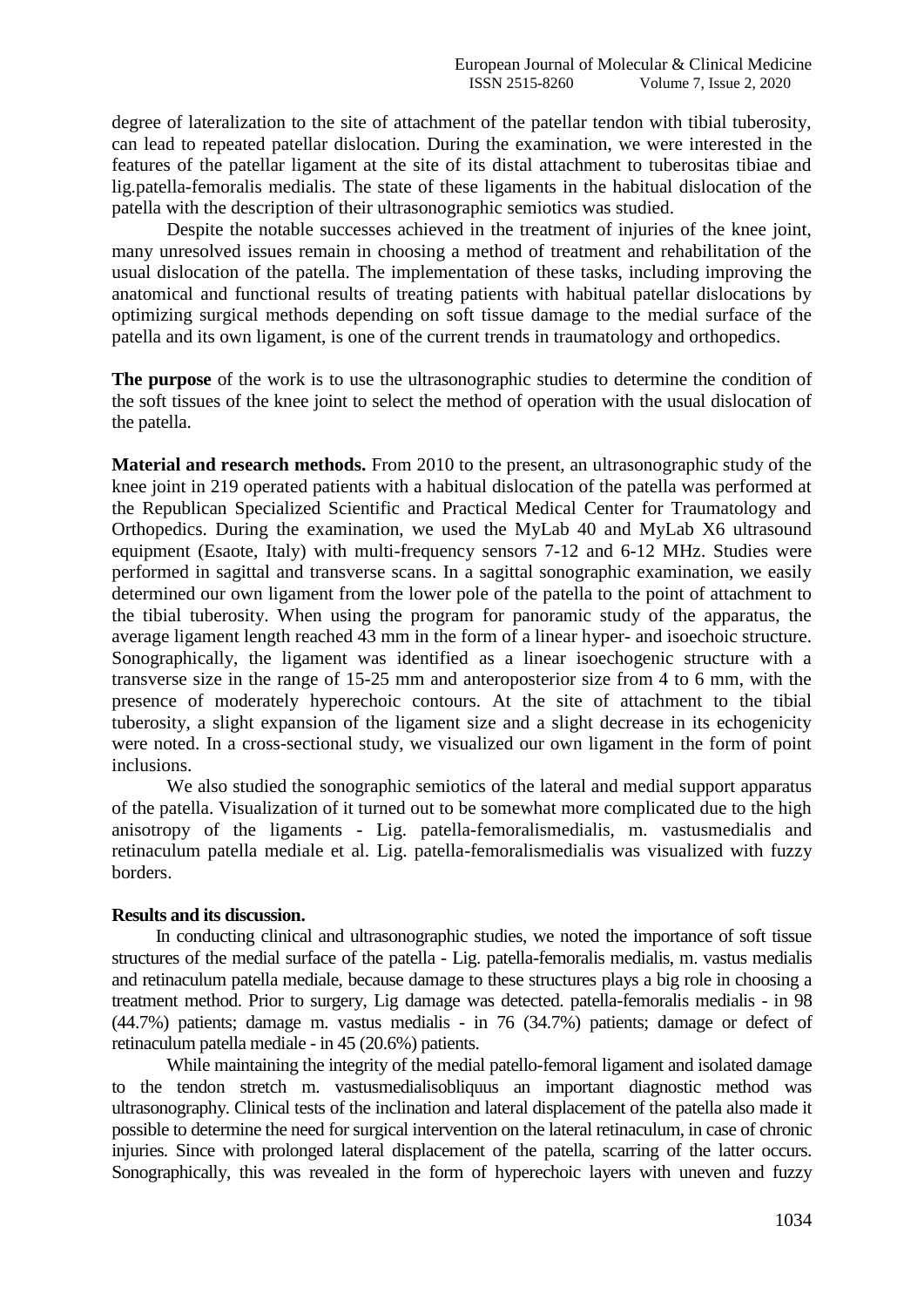contours. Scarring leads to a limitation of the medial mobility of the patella and in some cases the impossibility of restoring the anatomical location of the patella in the intercondylar groove of the femur.

Sonography was used to determine the degree of patellar displacement, depending on the degree of Lig damage. patella-femoralis medialis and own patellar ligament. Damage to the anatomical integrity of the ligament is determined depending on the sonographic picture as follows: the first degree - if part of the ligament fibers is torn, but the mechanical integrity is preserved, while a slight structural heterogeneity is revealed on the sonogram, the contours are even and clear, not crushed; the second degree - there is a rupture of the ligament with the presence of minor defects; the third degree is a complete gap in the bond with the presence of a noticeable defect (Fig. 1 a, b, c). Depending on the degree of damage to the ligaments, the severity of the patella displacement to the lateral side is observed.

| Fig.2a. Damage to the ligament of<br>first<br>degree.<br>Moderate<br>the<br>heterogeneity of the structure, the<br>contours of the ligament are even<br>and clear.                                                                                                                                                                                  |
|-----------------------------------------------------------------------------------------------------------------------------------------------------------------------------------------------------------------------------------------------------------------------------------------------------------------------------------------------------|
| Fig.2b. Damage to the ligament of<br>the second degree. The structure is<br>heterogeneous with the presence of<br>anechogenic and hypoechoic areas<br>in the structure, the ligament is<br>thickened, its echogenicity is<br>slightly reduced. Arounditthereis a<br>smallamountofliquid.                                                            |
| Fig.2c. Damage to the ligament of<br>the third degree. At the level of<br>damage, thinning and moderate<br>deformation of the ligament are<br>superficial<br>Its<br>noted.<br>anterior<br>contour is relatively even and fuzzy,<br>the posterior contour is noticeably<br>interrupted, an anechogenic defect<br>is noted in the ligament structure. |

Schematically, the anatomical state of the ligaments will look as follows (Fig. 2,3).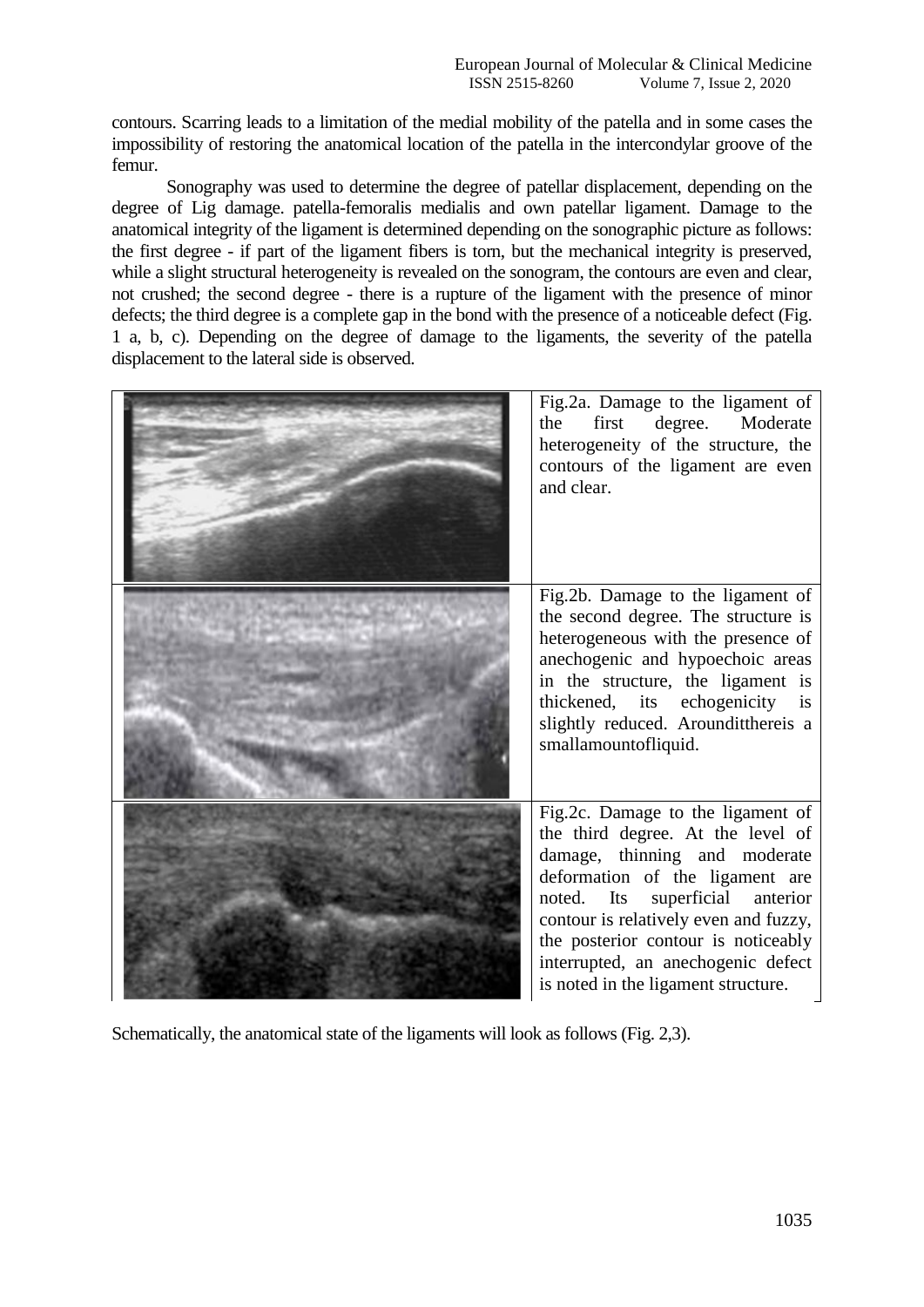

Fig. 3. Schematic representation of the displacement of the patella:  $\overline{A}$ ,  $\overline{D}$  - schematic image of the displacement of the patella of the first degree in axial and direct projection; B, D - a schematic image of the displacement of the patella of the second degree with the usual; B, E is a schematic image of the displacement of the patella of the third degree.



Fig. 3. Schematic anatomical arrangement of the lig. patella-femoralismedialis

Depending on the location of the patella, its own ligament and the patello-femoral ligament, the patients were divided into 3 groups as follows: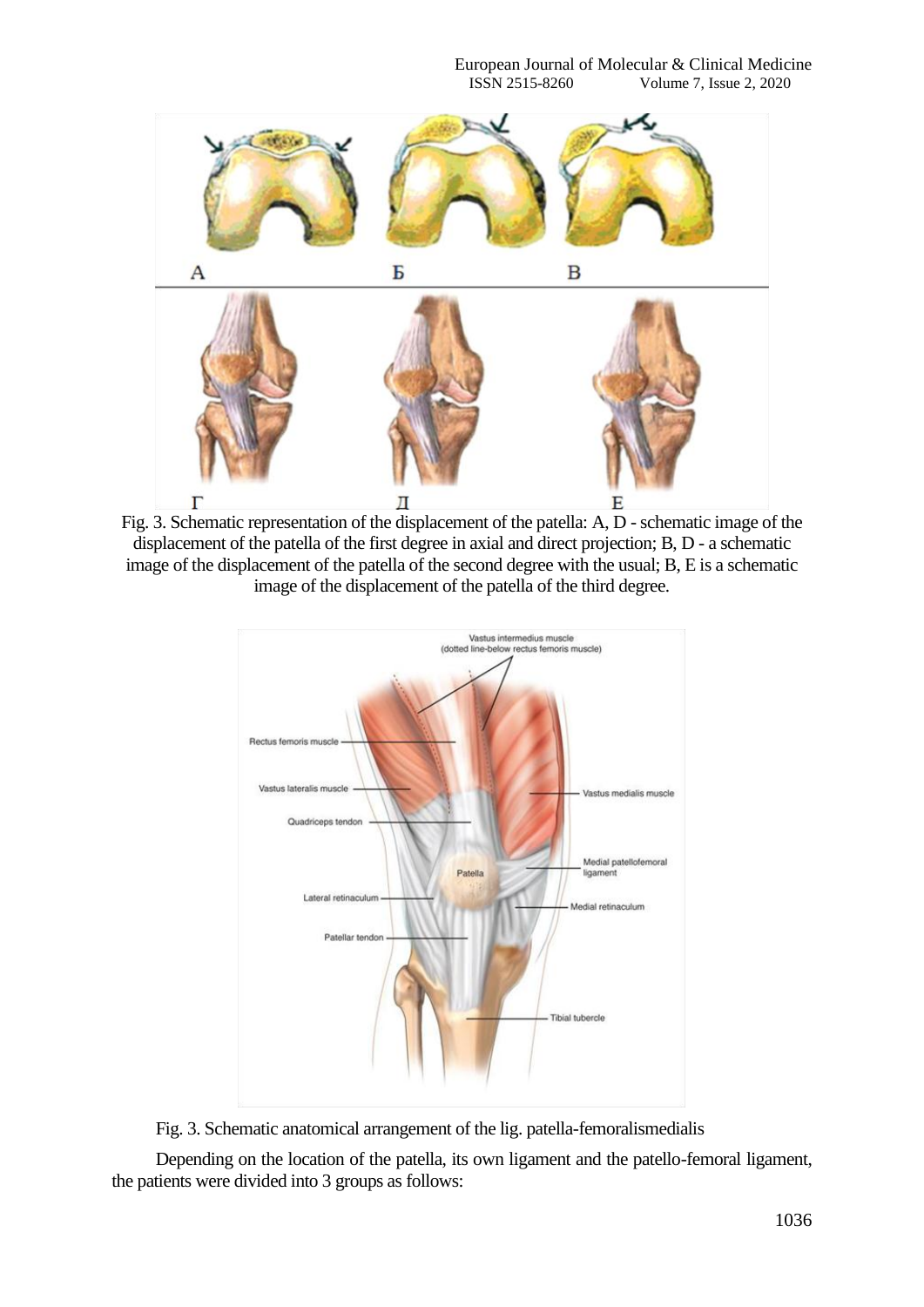- 1) The first group included 26 (12.0%) patients with a first degree of lateral ligament location. In this case, the damage to the medial segment of the ligament was 50%, the median - 20%, lateral  $-30\%$ .
- 2) The second group included 116 (52.9%) patients with a second degree of lateral location of their own patellar ligament. At II degree, the medial segment of the bundle of the own ligament was 38%, the middle - 20%, lateral - 42%.
- 3) The third group included 77 (35.1%) patients with a third degree of lateral location of their own patellar ligament. Atgrade III, themedialsegmentofthebundlebundlewas 35%, themiddle — 15%, andthelateral — 50%.

According to the results of ultrasonographic and radiological examinations, conservative treatment was performed for patients with I stage of damage to their own ligament of the patella, when the lateral patello-femoral angle is less than 15 degrees, without concomitant dysplasia of the patella and imbalance in the muscular pull of the patella.

Patients with a II stage of ligamentous affection, when the lateral patello-femoral angle is within 15 - 45 degrees, there is a rupture of the medial patella stabilizers with secondary cicatricial changes in the lateral facet, an operation was performed according to the Yamamoto method + clinic, as well as spoke-pin osteosynthesis.

Patients with a III stage underwent additional diagnostic arthroscopy of the knee joint, after which the lateral retinaculum was released and, under the control of the arthroscope, nodal sutures were placed on the medial retinaculum (4-5 pieces), then autoplasty was performed with a tendon of the small muscle - m gracilis, and stabilization with a removable screw.

In the postoperative period, after removing the bandages, physiotherapeutic procedures were carried out using physiotherapy exercises. In the long-term period with sonography in 7 (26.9%) patients, Lig recovery was not observed. patella-femoralis medialis, at the site of which scar tissue was detected. And in 5 (19.3%) patients, incomplete restoration of the retinaculum patella mediale defect was found. Therefore, in these patients, the degree of inclination of the patella was low. In 14 (53.8%) patients, a complete, namely anatomical restoration of soft tissue structures of the medial region was observed.

In the main group, 14 (12.1%) patients underwent knee-joint arthroplasty and plastic surgery using the Yamamoto method had scarring of the soft tissue structures of the medial surface of the patella, hypermobility, or instability of the patella due to incomplete restoration of Lig. patella-femoralis medialis. After the other two operations in the main group, sonograms showed complete restoration of soft tissues.

## **CONCLUSIONS:**

1. Ultrasonographic examination is one of the important instrumental methods for the diagnosis of habitual dislocation of the patella and makes it possible to make a choice of treatment tactics.

2. The advantages of the sonographic method include the possibility of multiple dynamic studies in the postoperative period.

3. Timely diagnosis and the choice of rational surgical treatment of the usual dislocation of the patella in patients allows you to restore accurate relationships and stability in the patella-femoral joint and makes it possible to prevent or stop the development of patella-femoral osteoarthritis.

4. The result of timely and reliable diagnosis of diseases and traumatic injuries of the musculoskeletal system is to improve the quality of life of the patient, reducing the risk of possible complications.